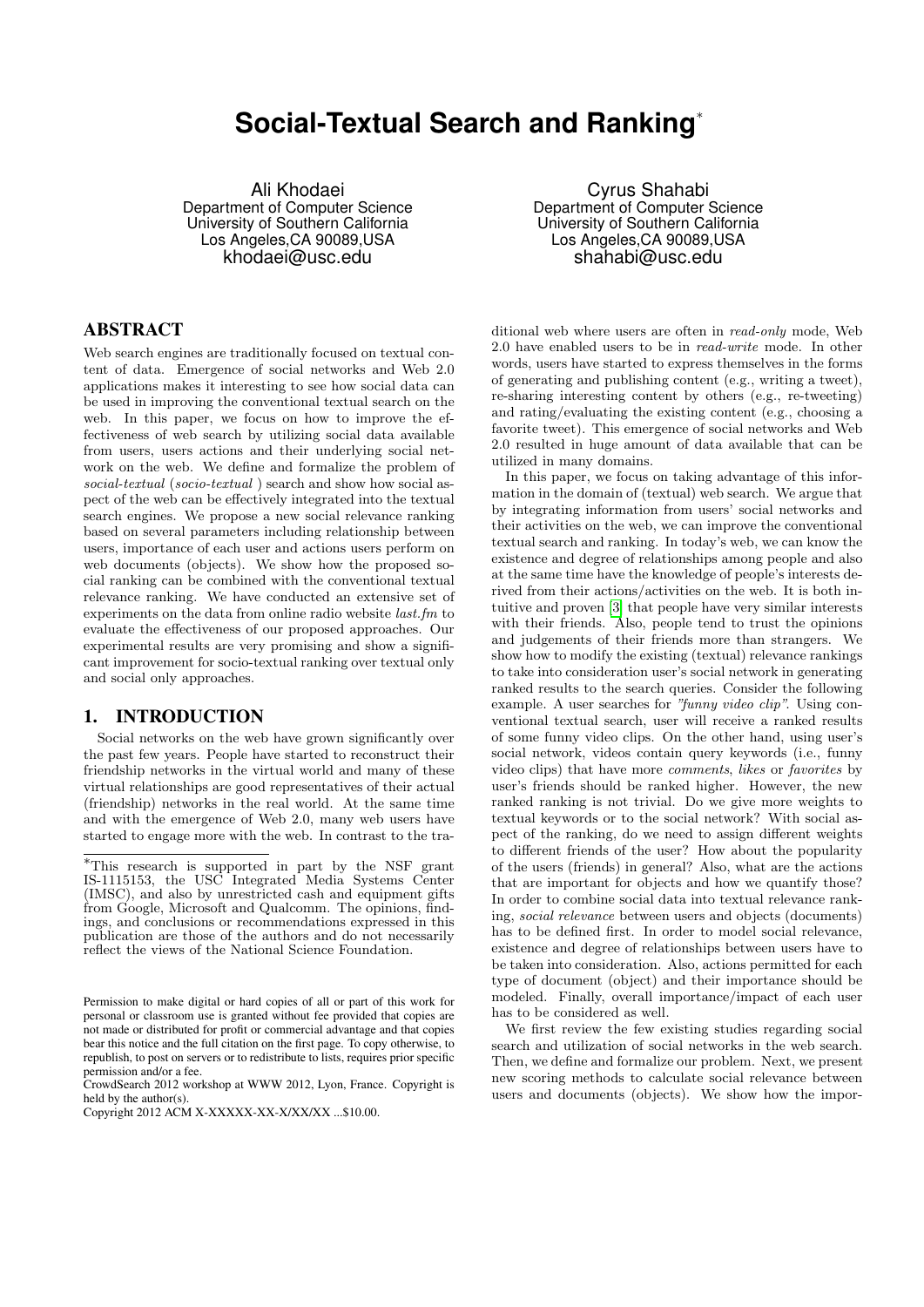tance of users, different relationships among users and actions they perform on objects can impact the final relevance ranking. After proposing the new social relevance model, we present a novel socio-textual relevance ranking technique to combine textual and social relevance rankings. Finally, in our experimental section, we evaluate the effectiveness of our proposed models and show that our new relevance ranking methods are effective and improve the accuracy of the returned results.

## 2. RELATED WORK

There are two groups of related work on the application of social networks in search. With the first group, people through their social networks are identified and contacted directly to answer web queries. In other words, queries are directly sent to individuals and answer of the queries are coming from people themselves [\[1,](#page-5-0) [16,](#page-5-1) [17\]](#page-5-2). In this approach called search services, people and their networks are indexed and a search engine has to find the most relevant people to send the queries/questions to.

The main focus of the second group is on the search process over social data (tags, users and objects) from sites/application with social aspect such as social tagging sites and (some) Web 2.0 applications. In [\[2\]](#page-5-3), authors investigate a personalized social search engine based on users' relations. They study the effectiveness of three types of social networks: familiarity-based, similarity-based and both. In [\[4\]](#page-5-4), which is a short paper, authors propose two search strategies for performing search on the web: textual relevance (TR)-based search and social influence (SI)-based search. In the former, the search is first performed according to the classical tf-idf approach and then for each retrieved document the social influence between its publisher and querying user is computed. The final ranking is based on both scores. In the latter, first the social influence of the users to the querying user is calculated and users with high scores are selected. Then, for each document, the final ranking score is determined based on both TR and SI. In both strategies, two separate costly steps are needed. Also, it is not clear how accurate are the ranking functions since there is no experimental evaluation for the effectiveness of the rankings.

In a set of similar papers [\[5,](#page-5-5) [6,](#page-5-6) [7\]](#page-5-7), authors propose several social network-based search ranking frameworks. The proposed frameworks consider both document contents and the similarity between a searcher and document owners in a social network. They also propose a new user similarity algorithm (MAS) to calculate user similarity in a social network. In this set of papers, the focus is more on user similarity functions and how to improve those algorithms. Most of their experiments are limited to a small number of queries on YouTube videos with 3 users, 15 queries and small number of textual keywords. Relevant (interesting) result is a result (video) whose category is simialr/equal to the dominant category of videos that searcher has uploaded.

In a relatively older paper [\[8\]](#page-5-8), authors explore the possibility of using online social networks to improve the search on the Internet. Although this paper is not very technical , it provides some interesting intuitions on integration of social networks and web search. With regards to commercial search engines, Bing and recently Google have started to integrate Facebook and Google+, respectively, to their search process. For some search results, they show query issuer's friends (from his/her social network) that have liked or  $+1ed$  that result. Their algorithms are not public and it seems that they only show the *likes* and  $+1s$  and the actual ranking is not affected.

There exists a relevant but somehow different topic of folksonomies. Tags and other conceptual structures in social tagging networks are called folksonomies. A folksonomy is usually interpreted as a set of user-tag-resource triplets. Existing work for social search on folksonomies is mainly on improving search process over social data (tags and users) gathered from social tagging sites  $[10][11][12]$  $[10][11][12]$  $[10][11][12]$ . In this context, relationships among users and tags and also among tags themselves are of significant importance.

Finally, there are few studies on the role of collaborative filtering in this new social context. Role of social networks on collaborative filtering is studied in [\[3\]](#page-5-12) and [\[13\]](#page-5-13). It is shown that using social networks in collaborative filtering and recommendations makes the recommendations better in comparison with the traditional collaborative approaches. In another direction, [\[14\]](#page-5-14) studies the application of collaborative filtering on a movie search engine. Authors propose to calculate documents (movies) authorities based on users' ratings (using collaborative filtering) instead of pagerank and other link-based authority measures. Social networks of users are

non-existent in this study.

In contrast to the above, our notion of social search is to utilize exiting social networks to improve the accuracy and relevance of convention textual web search. For us, search still has its core textual dimension, represented by textual keywords/content in the query and the documents. In parallel to the textual dimension, (querying) user's social network is exploited to make the final search results more relevant. Our focus is mostly on finding/modeling effective measures to calculate the social relevance/ranking and combine it with the existing standard textual relevance rankings. We also take into consideration the actions users perform on documents (as described in Section [3\)](#page-1-0).

### <span id="page-1-0"></span>3. DEFINITIONS AND FORMALIZATIONS

In this section, we formally define and formalize the problem of socio-textual search.

**Objects:** We assume a collection  $O = \{o_1, o_2, \ldots, o_n\}$  of n objects (documents). An object can be a traditional web document such as a news page or a business home page or a Web 2.0 object such as a YouTube video, a tweet, a Facebook status or any other similar entity. An object o is composed of a set of textual keywords  $K_o$  and a set of users  $U<sub>o</sub>$  associated with it.  $U<sub>o</sub>$  is a set of users with some type of actions on the object o (see actions below).

Users and Social Network: There is a set  $U = \{u_1, u_2, \ldots u_m\}$ of m users using the system. We also assume a social network modeled as a directed graph  $G = (V, E)$  whose nodes represent the users of the system and edges represent the ties (relationship) among the users. The most common type of relationship is the friendship relationship but other type of relationships can be also applied (e.g. follow relationship in Twitter).

**Actions:** There is a set  $A = \{a_1, a_2, \ldots a_l\}$  of l actions that users can perform on the objects. These actions represent the relationship between users and objects. For instance, in Twitter, users can perform the following actions on objects (tweets): publish a tweet, retweet a tweet or make a tweet as their favorite tweet.

Socio-Textual Query: A socio-textual query is defined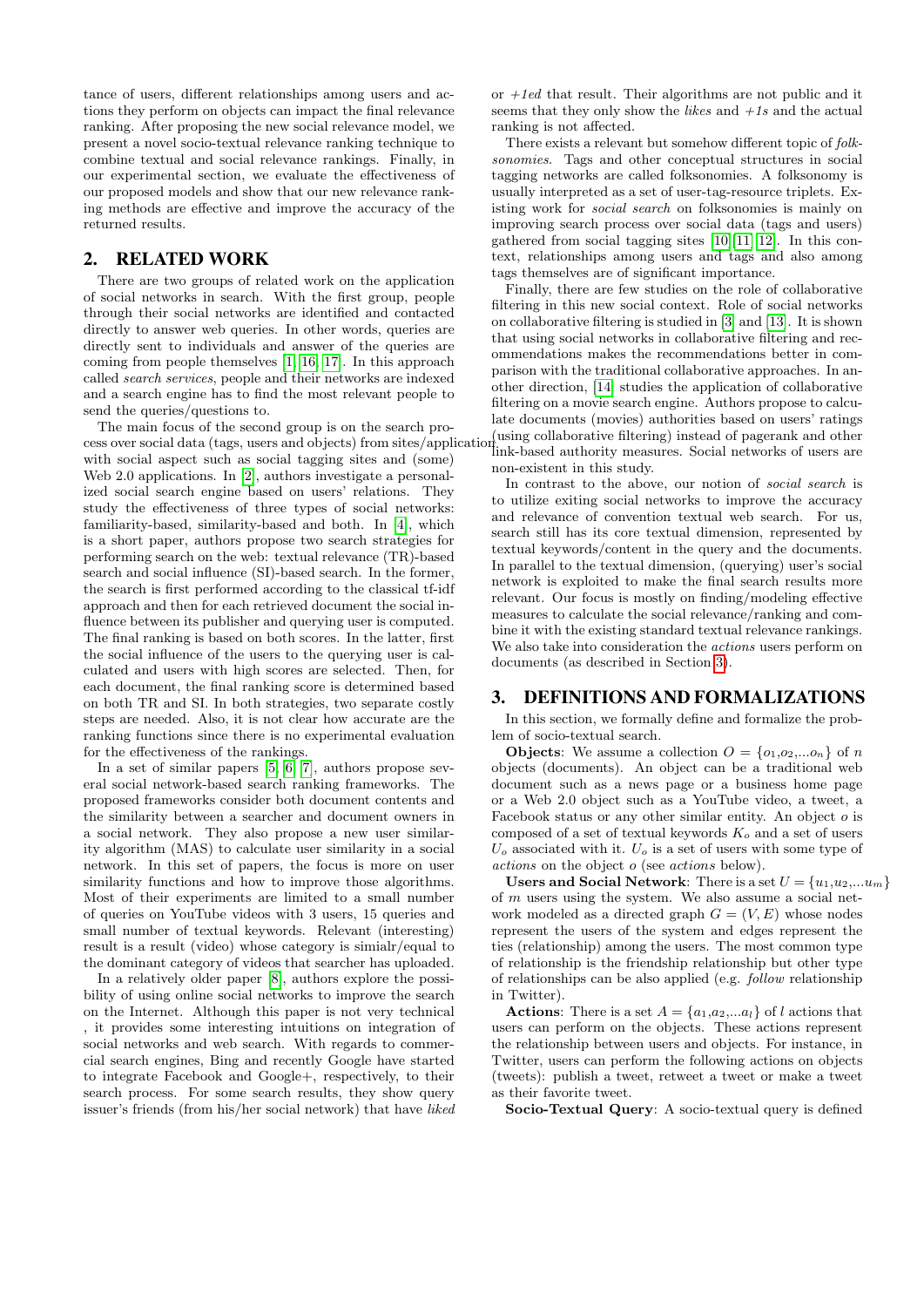as  $Q = \langle K_q, S_q \rangle$ , where  $K_q$  is the textual part of query specified as a set of keywords in the query and  $S_q$  is the social part of query specified as the user  $u_q$  issuing the query and the social network  $G$ . Since our social network is always  $G$ , it is sufficient to define the socio-textual query as  $\langle K_q, u_q \rangle$ . Note that while the textual part of the query is always explicit in the query, the social part is often implicit. In other words, we can safely assume that the system (search engine) knows the user issuing the query and also the underlying social network, hence the social part of the query can be automatically added to the textual part by the search engine.<sup>[1](#page-2-0)</sup>

User relevance: User  $u_i$  is relevant to user  $u_i$  if the network distance from the node corresponding to  $u_i$  to the node corresponding to  $u_i$  is less than or equal to a system defined threshold value  $\delta$ . The less the distance between two nodes, the more *(user)* relevant are those two nodes (users)<sup>[2](#page-2-1)</sup>. Network distance can be any of the existing network distances in the literature. Two users with the network distance more than  $\delta$  are considered non-relevant to each other.

Social relevance: Social relevance between the object of and the query  $q$  is defined based on the social relationship that exists between the querying user  $(u_q)$  and users associated with the object  $o(U_o)$ . Object  $o$  and query  $q$  are socially relevant if at least one of the object's users  $(U_o)$  is user relevant with the user issuing the query. The larger the user relevance is, the more socially relevant  $o$  and  $q$  are. We denote social relevance of object  $o$  to query  $q$  by  $\mathit{socRel}(o, q)$ . We define social relevance in more details in Section [4.](#page-2-2)

Textual relevance: Object o is textually relevant to the query  $q$  if there exists at least one keyword belonging to both o and q, i.e.,  $K_q \cap K_o \neq \emptyset$ . We represent textual relevance of object *o* to query *q* by  $textRel(o, q)$ . <sup>[3](#page-2-3)</sup>

Socio-textual relevance: Object *o* is social-textual (sociotextual) relevant to the query  $q$  if it is both socially and textually relevant to the query  $q$ . Socio-textual relevance can be defined by a monotonic scoring function  $F$  of textual and social relevances. For example, F can be the weighted sum of the social and textual relevances:

$$
F(o,q) = \alpha \cdot \text{socRel}(o,q) + (1 - \alpha) \cdot \text{texRel}(o,q) \tag{1}
$$

 $\alpha$  is a parameter assigning relative weights to social and textual relevances. The output of function  $F(o,q)$  is the socio-textual relevance score of the object  $o$  for the query  $q$ , and is denoted by  $stRel(o, q)$ . In Section [4](#page-2-2) we show how to calculate socio-textual relevance.

Socio-textual search: A socio-textual search identifies and ranks all the objects that are socio-textual relevant to the query  $q$ . The result is the top- $k$  objects sorted based on objects' socio-textual relevance scores. The parameter  $k$  is determined by the user.

# <span id="page-2-2"></span>4. SOCIAL RELEVANCE RANKING

<span id="page-2-0"></span><sup>1</sup>Naturally, here and in other parts of this paper, we consider only users who willingly make their social information public to the system.

<span id="page-2-1"></span><sup>2</sup>For simplicity of presentation, from now on, we assume that users' social network is implemented as an undirected graph. Hence, user relevance and other relationships between users will be symmetric.

<span id="page-2-3"></span><sup>3</sup>In this paper, we do not focus on textual relevance models. We use popular tf-idf model when we need to calculate textual relevance.

In this section, we propose a new social relevance model to calculate the social relevance between users and objects. We also show how to combine the proposed social relevance model with an existing textual relevance model and introduce our socio-textual relevance ranking.

We first propose a new scoring approach to calculate the social relevance between an object  $o$  and a query  $q$  (issued by user  $q_u$ ). Our social relevance ranking creates a new scoring framework to retrieve and rank objects based on the social dimension of the query and objects. In order to have an accurate scoring function and retrieve the most socially relevant results to the user, we consider three important factors: (1) relevance of each user to the query's user, (2) importance of each user in general, and (3) relationship between users and actions they perform on each object. In the following we discuss each measure.

User Relatedness. We measure the relatedness of a user to the querying user (and hence to the query itself) by the user relatedness function  $urf(u_q, u_i)$ . There are several measures to calculate the relatedness/closeness of two nodes in a graph/social network. Some of the approaches consider the distance between nodes, some look at the behaviors of users in a social network and some take into consideration number of mutual neighbors of two nodes. While the required data is available, any of the above methods or other exiting methods can be used for the user relatedness function as long as the following three constraints are satisfied: (1)  $urf(u_i, u_i) = 1$ , (2)  $0 \leq urf(u_i, u_j) \leq 1$  and the more relevant the users, the higher the value, and (3)  $urf(u_i, u_j) = 0$  when  $urf(u_i, u_j) < \delta$ . The first constraint states that each user is the most related user to herself. The second constraint normalizes this measure and also ensures that the more related users are assigned higher scores. Finally, third constraint filters out all relationships that their significance is below a certain threshold  $(\delta)$ . As a simple example satisfying all the above constraints and also capturing the relatedness among users, we can use an inverse of distance between users (nodes) in the social network (graph) as follows:

$$
urf(u_i, u_j) = \frac{1}{dist(u_i, u_j)}
$$

where  $dist(u_i, u_j)$  is the number of edges in a shortest path connecting  $u_i$  and  $u_j$ .

User Weight. We quantify the overall (global) importance of each user by the *user weight function uwf(u<sub>i</sub>)*. This measure quantifies the significance of a user in its social network. For instance, for Twitter, a user with many followers should be assigned a higher weight than a user with only few followers, or for Facebook, a user with more friends is more important to the social network than a user with fewer friends. In the field of graph theory and social networks this value is called centrality and there exist several approaches to measure it. Four popular methods to compute centrality are: degree centrality, betweenness, closeness, and eigenvector centrality. [\[9\]](#page-5-15) is a good resource For a review of these methods and further reading. Similar to the user relatedness function, the user weight function is also general enough and most of the existing approaches can be applied to  $uwf$ . As an example for this function we can use the degree centrality of nodes (users) as an indication of their importance as follows:

 $uwf(u_i) = \frac{deg(u_i)}{m-1}$ 

where  $deg(u_i)$  is the number of edges incident upon  $u_i$  and  $m$  is number of nodes (users).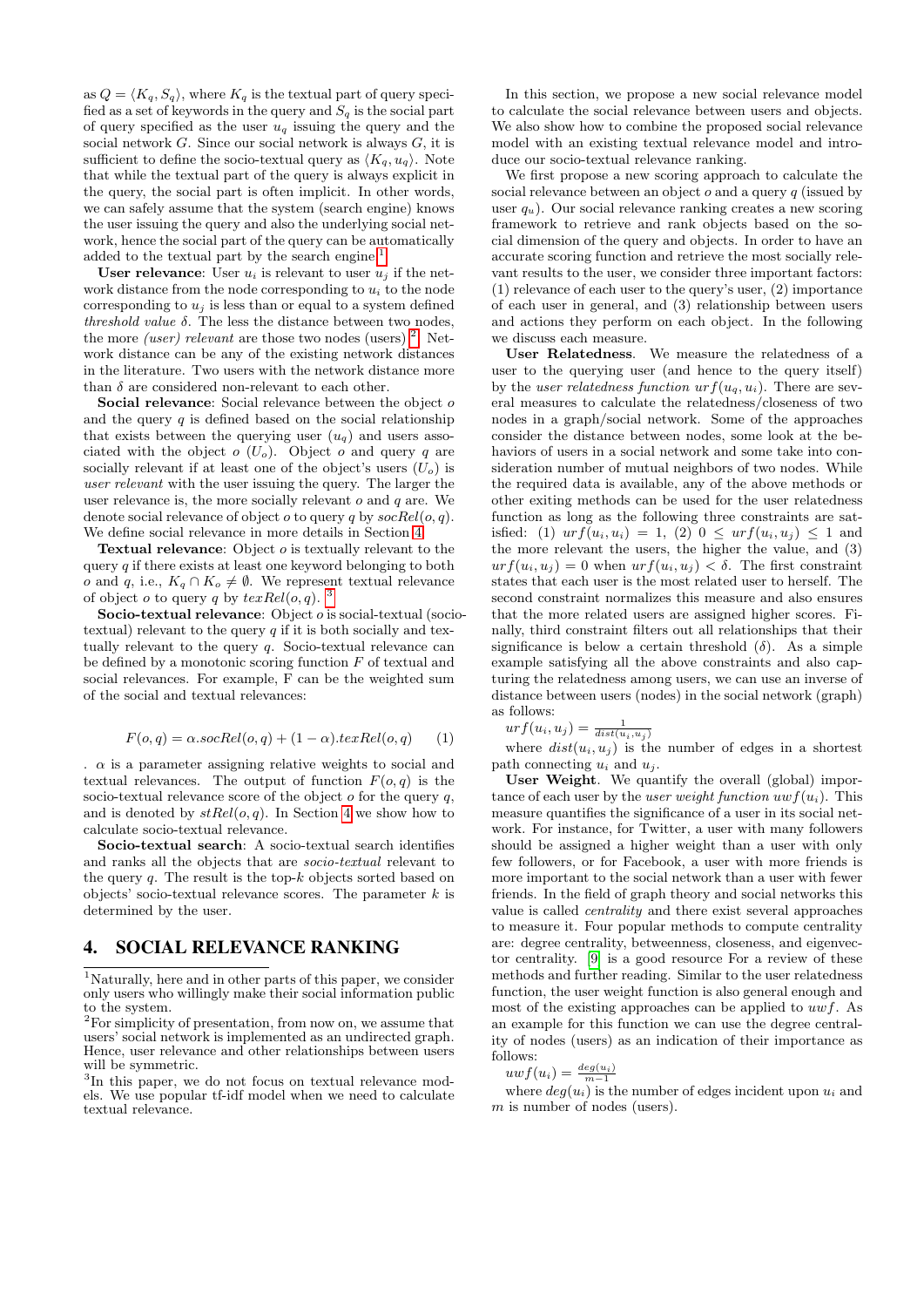User Action. The importance of each user for each object is directly related to the  $\arctan(s)^4$  $\arctan(s)^4$  user perform on each object. Publishing/owning an object by a user shows a higher weight/relevance between the object and the user than only commenting on the object. For instance, a user uploading (and thus owning) a YouTube video is more significant to that video than a user who only comments on that video. The importance/relevance of each user to an object is measured by the *user action function*  $uaf(u_i, o_k)$ and is dependant on the type of action user  $u_i$  performs on object  $o_k$ . For each system, weight/significance of each action should be determined based on specific characteristics of that system. We normalize the value of  $uaf$  by assigning values between 0 and 1 (inclusive) to it. The higher the value is, the more important/relevant is the user to the object. With some systems, there exist actions that can be performed multiple times by a user on an object, and the more the action is performed the higher is the relevance between the user and that object. For instance, in an online radio website (e.g.  $last.cm<sup>5</sup>$  $last.cm<sup>5</sup>$  $last.cm<sup>5</sup>$ ), action *listening* to a track can be done multiple times by a user. The more the user chooses to listen to a track, the more relevant/significant is that track to the user. Below, we show examples of different actions and their corresponding weights for four popular web 2.0. objects. Note that the assigned weights are only our suggestion, they can (and should) be easily changed for different applications and/or settings. Examples are as follows:

- YouTube videos: Actions =  $\{own(public h) : 1, favorite :$  $0.9, like: 0.7, comment: 0.4$ .
- Twitter tweets: Actions =  ${tweet(publish): 1, favorite:}$ 0.9, retweet : 0.5}.
- Facebook objects: Actions =  $\{own(public h) : 1, like :$  $0.8, share: 0.6, comment: 0.4\}.$
- last.fm tracks (songs): Actions =  $\{like : 0.8, tag :$  $0.5, comment: 0.4, listen: \frac{player}{max\,player}\}.$

Note that for last.fm, we see an example of an action (*listen*) that can be performed multiple times (keep in mind that many other actions in our examples also can be performed multiple times). The above model can be applied to other object types for different web, web 2.0 and non-web objects. It is simple, flexible and easy to update/change based on different applications and purposes. It shows and quantifies what users are important/relevant for each object and how much is this relevance/importance for each user/object.

Now, we propose the final scoring function to calculate the social relevance between object  $o$  and query  $q$  as follows:

<span id="page-3-2"></span>
$$
socRel(o, q) = \sum_{v_i \in U_o}urf(u_q, v_i) \times uaf(v_i, o) \times uwf(v_i) \tag{2}
$$

In Equation [2,](#page-3-2)  $u_q$  is the user issuing the query and  $U_o$  is the set of users with some actions on the object o. While in classical textual relevance models such as tf-idf, more weight is given to the objects (documents) with 1) more number of

query keywords (tf), and 2) more important query keywords (idf), in our social relevance model, more weight is given to the objects with 1) more important actions 2) performed by more important users 3) whom are more related (closer) to the querying user.

#### <span id="page-3-4"></span>4.1 Socio-Textual Search

In this section, we combine social relevance with an existing textual relevance model (tf-idf) to calculate the overall socio-textual relevance of the object  $o$  with query  $q$  with regards to both social and textual dimensions. Socio-textual relevance ranking considers both the textual relevance of the objects to the query and also the social relevance of the objects to the query. We formulate the socio-textual relevance ranking as follows:

$$
stRel(o,q) = \alpha \times \text{socRel}(o,q) + (1 - \alpha) \times \text{texRel}(o,q)
$$
  

$$
= \alpha \times \sum_{v_i \in U_o} \text{urf}(u_q, v_i) \times \text{uaf}(v_i, o) \times \text{uwf}(v_i)
$$
  

$$
+ \qquad (1 - \alpha) \times \sum_{t_j \in K_q} \text{tf}(o, t_j) \times \text{idf}(t_j)
$$

<span id="page-3-3"></span>
$$
- (3)
$$

where  $stRel(o, q)$  is the socio-textual relevance of object o to query q where user  $u_q$  is the query issuer; socRel and texRel are corresponding social and textual relevances for object o;  $urf$ ,  $uaf$  and  $uwf$  are user-related functions as described above;  $K_q$  is set of query keywords (tags) and  $t_j$ s are individual query keywords (tags);  $tf(o, t_j)$  is term frequency function determining relevance of term  $t_j$  to object o; idf $(t_j)$  is inverted document frequency function determining the importance of keyword  $t_i$  in the entire collection; and  $\alpha$  is a parameter giving relative weights to social and textual importance. Not only the implementation of  $urf$ ,  $uaf$  and  $uwf$  functions are flexible (see Section [4\)](#page-2-2), also the implementation of  $textRel$  is flexible. Although, we used the conventional *tf-idf* model for capturing the textual relevancy, any other textual relevance (similarity) function can be also used. Equation [3](#page-3-3) provides the general framework for calculating socio-textual relevance and implementation and/or importance of each weight can be changed based on the context and users/applications needs.

### 5. EXPERIMENTAL EVALUATION

In this section, we evaluate the effectiveness of our proposed approaches. First, we describe the dataset, the settings and the queries used for the experiments. Next, we show and discuss the results.

Data. There are very few publicly available datasets for experimentation that include both friendships (social network) and textual keywords (tags). One very good dataset is a dataset generated by [\[3\]](#page-5-12) from a Web 2.0 website last.fm. Since this dataset has both social and textual components needed for our setting, we used this dataset. Last.fm is a music social network that allows users to listen to different music tracks, tag them with textual keywords and at the same time make friendships with other people on the network. While the users listen to a track they have the ability to either move to the next track of the playlist or keep listening to the same. These actions can be interpreted as explicit negative and implicit positive feedback respectively

<span id="page-3-1"></span><span id="page-3-0"></span><sup>4</sup> for simplicity, we assume that each user can perform at most one action on each object. However, our model can easily be generalized for multiple actions per user.  $5$ http://www.last.fm/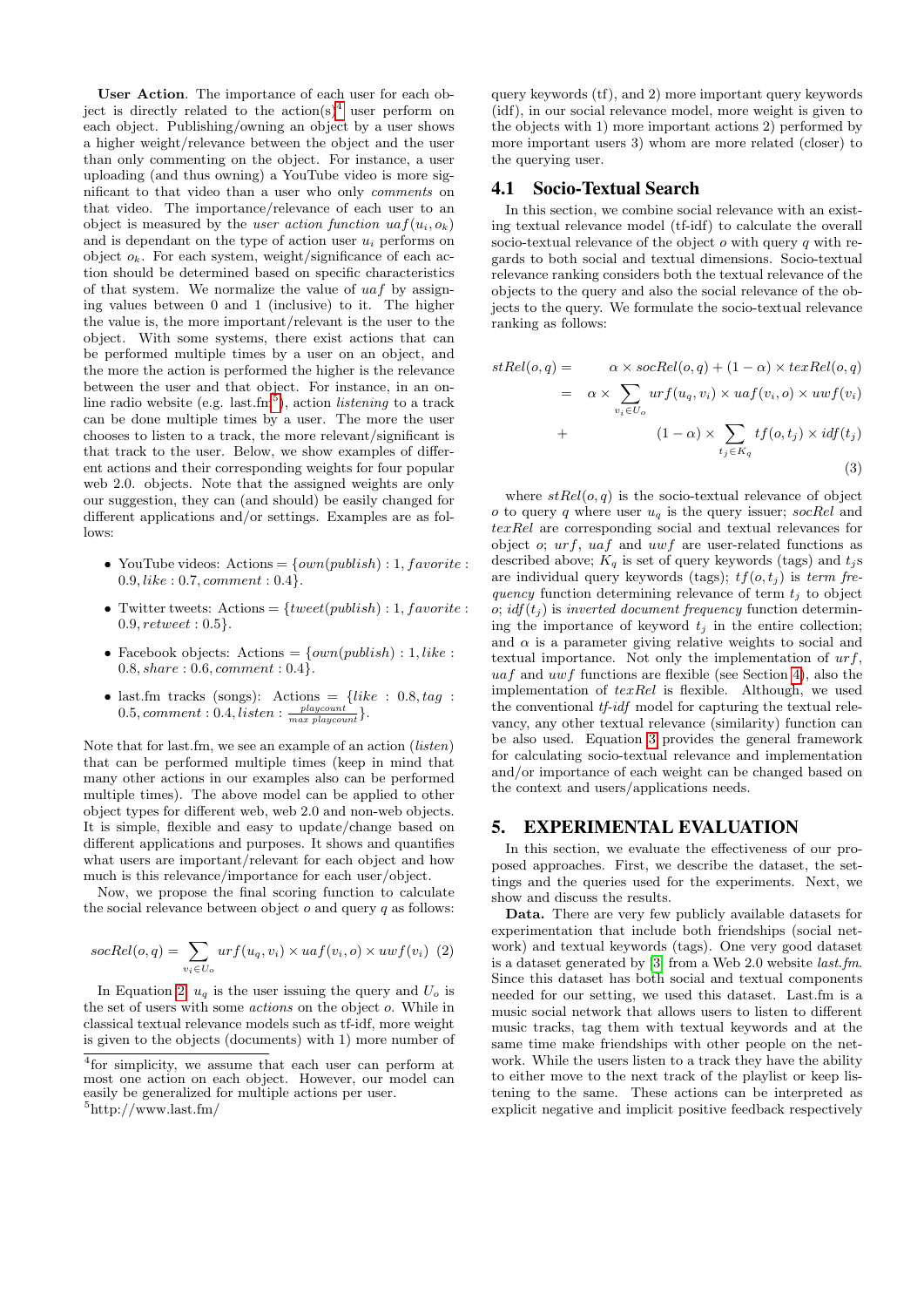<span id="page-4-0"></span>

<span id="page-4-3"></span>[\[3\]](#page-5-12). The dataset used contains 3148 users, 30520 tracks, 12565 tags and 5616 unique bonds of friendship among the users collected, which was made freely available by [\[3\]](#page-5-12). In our context (search), each track is a document (object) consisting of several textual keywords (tags). Users search for desired documents (tracks) by specifying one or more textual keywords (tags).

Actions. The only information available from last.fm website is the number of times a user listens to a track. This value is called playcount and is a very important indicator of relevance/importance between the user and the track. This is an action that can be performed multiple times on a track (user listening to a track multiple times). We use this action to calculate the value of user action function as follows:  $uaf(u_i, o_k) = \frac{playcount(u_i, o_k)}{max-playcount(u_i)}$  where  $playcount(u_i, o_k)$  is the number of times user  $u_i$  listens to track  $o_k$  without skipping the song and  $max - playcount(u_i)$  is the maximum playcount value among all tracks that user  $u_i$  has listened to.

Queries. For each query, we randomly chose 1 to 3 textual keywords (tags) from the list of all the tags in our dataset, and one random user from the list of all users with the minimum of 4 friends in the system. We filtered out queries that did not generate any results. Queries are performed in rounds. Each round consists of 100 queries and is conducted for each input setting.

Ground Truth. To evaluate our results, we have to compare them with a ranking that is the most relevant ranking to the user (ground truth). Since playcount indicates the real interest of each user to each track, we leverage playcount to construct the most relevant list (ranking) for each query as follows: for each query, we return list of all textually relevant tracks (tracks contain one or more of the query keywords), order them based on the querying user's playcount values and return the top  $k$  results.

Approaches. We computed top-k query results for each query using the following five approaches: soc, text, sotext, socBinary and sotextBinary. soc approach generates the results based on the social relevance model only (presented in Section [4\)](#page-2-2). text approach generates the results based on the conventional tf-idf relevance model only. sotext ap-

<span id="page-4-5"></span><span id="page-4-4"></span><span id="page-4-2"></span><span id="page-4-1"></span>proach computes the results based on our socio-textual rel-evance model discussed in Section [4.1.](#page-3-4) Finally, socBinary and sotextBinary are simplified versions of soc and sotext approaches in which action listening only has the binary value 0 or 1 (instead of the actual playcount value). In other words, the value of user action function is calculated as follows:

 $uaf(u_i, o_k) = 1$  if  $playcount(u_i, o_k) > 0$ ,  $uaf(u_i, o_k) = 0$ otherwise.

For each query, when using soc, sotext, socBinary and sotextBinary approaches, we do not use the existing information regarding the relationship/actions between the querying user and the objects (tracks). This is done to be fair and be able to evaluate the social component of the approaches based only on user's social network and friends.

Settings. We evaluate the results for three different settings. Setting1 is the default setting with all the details described so far. Setting2 is a subset of setting1 in which queries that generate fewer than k results are pruned (and not evaluated). Finally, setting3 is a subset of setting2 in which queries with querying users with less than 8 immediate neighbors are pruned.

Evaluation Metric. We evaluated the accuracy of the methods under comparison using the most common standard metric: nDCG (normalized discounted cumulative gain) [\[15\]](#page-5-16). When computing nDCG, we consider the playcount value as the relevance value. IDCG (ideal DCG) is the results generated by our ground truth.

# 5.1 Results

### *5.1.1 Varying* k

With the first set of experiment, we evaluate the effectiveness of the proposed approaches by varying number of requested results  $k$ . We report the average nDCG for each round. Here, we fix the number of keywords at 1, alpha at 0.5 and the threshold value  $\delta$  at 2. The value of k varies from 1 to 20. The results for three settings are shown in Figures [1\(a\),](#page-4-0) [1\(b\)](#page-4-1) and [1\(c\),](#page-4-2) respectively. The first observation is that sotext is the most effective approach among all the three settings. This is very promising since it shows that